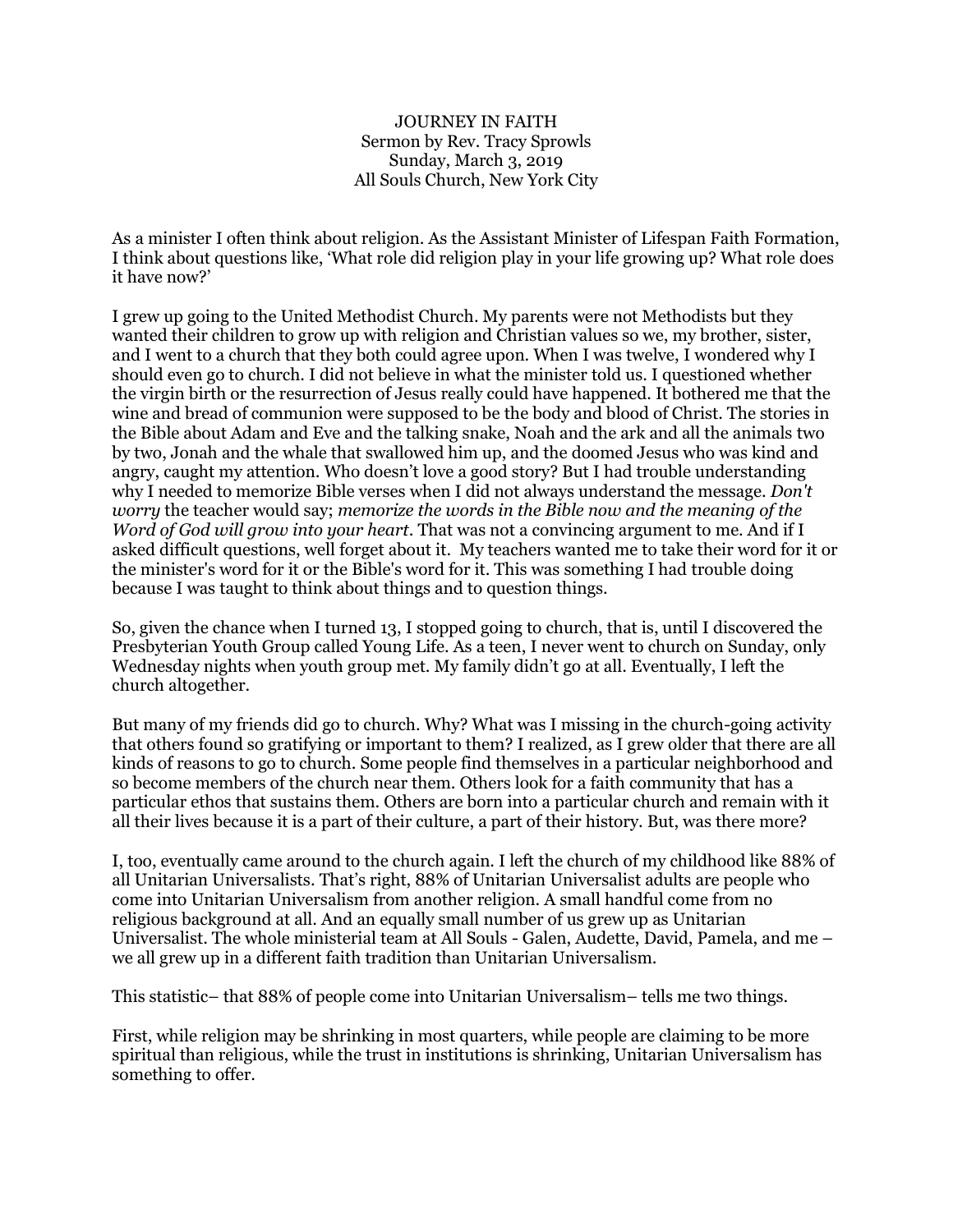So, why come to this church? Why come to this place, at this time, with these people? Again, there are many reasons that you might come here. You may want to be with friends you have made through the years. You may want to make new friends. Perhaps you are looking for people who share your ideas, values, and beliefs. Perhaps this church speaks to your social conscience and helps you to reach out to others in a new way. You want to explore your religious beliefs and come to your own truth without being told what to believe. You want to hear what a particular speaker has to say. Maybe you are here because you want "church" but the other churches just don't meet your needs. Perhaps their political or social positions, like that of the United Methodists and their stance against the LGBTQI community, leaves you cold. Maybe it is your children that have motivated you to come to church after so many years of being at home reading the paper on a Sunday morning. Or maybe, still maybe, it is something more?

Caroline Adams, a motivational speaker writes:

Your life is a sacred journey. And it is about change, growth, discovery, movement, transformation, continuously expanding your vision of what is possible, stretching your soul, learning to see clearly and deeply, listening to your intuition, taking courageous challenges at every step along the way. You are on the path... exactly where you are meant to be right now... And from here, you can only go forward, shaping your life story into a magnificent tale of triumph, of healing, of courage, of beauty, of wisdom, of power, of dignity, and of love.

I think she is onto something. Our lives are a journey – as cliché as that may be – a journey of discovery because, ultimately, we all are looking for meaning in our lives, trying to understand our place in the world, seeking the Truth as we know it, attempting to live with dignity and integrity through heartache and joy, yearning for full lives and yet fearing the inevitable conclusion of it, as Forrest Church used to say. The journey is to discover purpose, learn how best to live it in the world, and, hopefully in some way, make the world a little bit better.

As Unitarian Universalists, we know that our faith requires work from us individually and as a community. It challenges us because it is not about accepting a particular dogma or creed. It really is about the journey. Unitarian Universalism gives space to those who acknowledge this journey that we all share and an opportunity to do the exploring. And although our words we use to describe this journey may be different, it is the same quest, the same center of wholeness for which we are seeking.

Our religion is both prophetic and pragmatic. It is prophetic in that it calls us to strive to be better than we are and to make the world better than it is. We are called to not accept things as they are even as we are tempted to look the other way or as we fall under the spell of tangible, throw away distractions. It is pragmatic in that in coming together we believe that religion has something to offer us so that we can do what we are called to do.

And so the journey we all have embarked upon since we first asked the question *why* will ask us to explore all kinds of ideas and theologies. It will demand of us to ask questions and to seek the answers in a variety of ways and places. It asks of us to do the work of creating dialogue, going deeper in seeking clarity, or even in allowing for confusion, and sometimes living in the pain and awe of not knowing. After all, we know the journey is not about arriving in some otherworldly place, but to create a home in this one.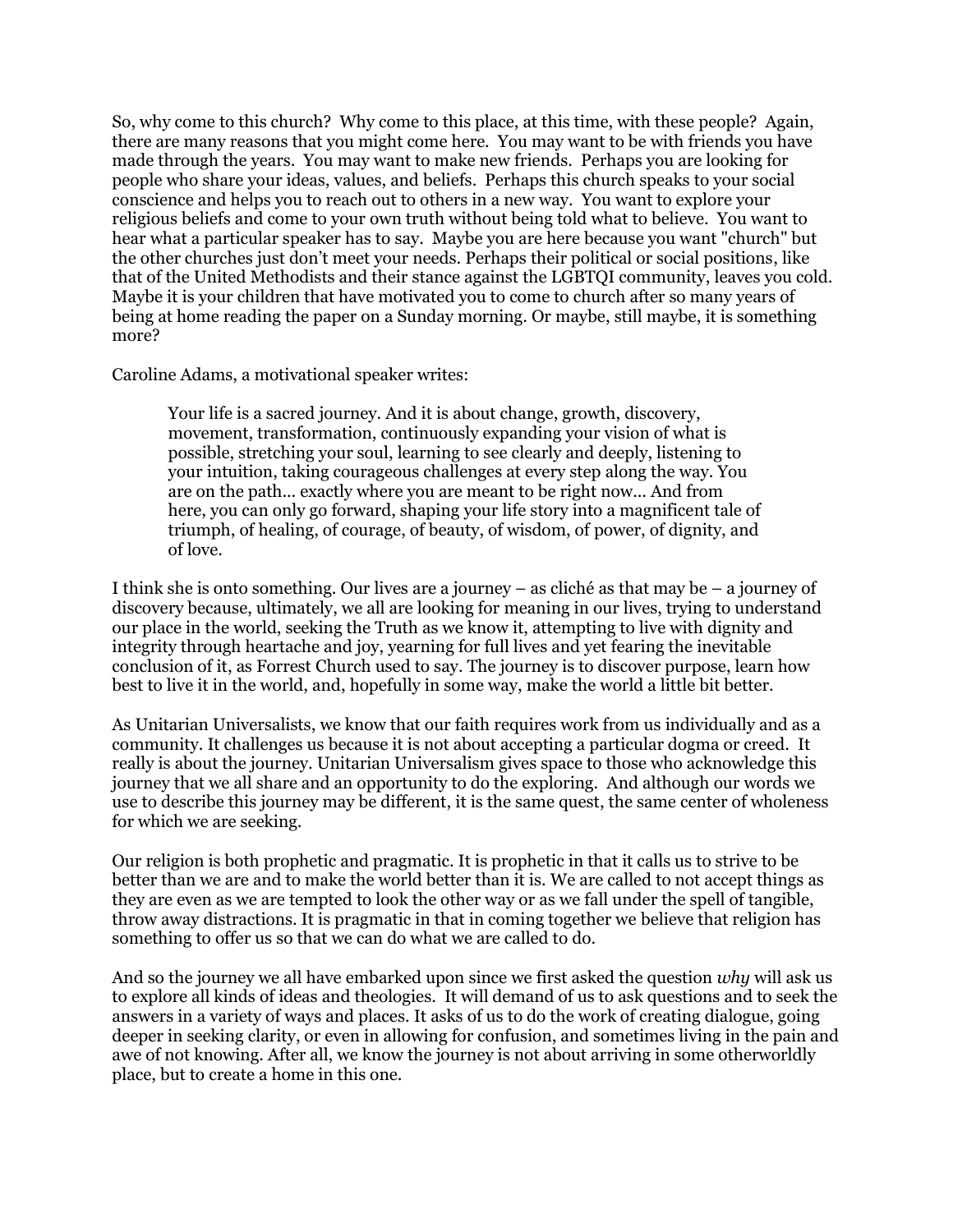The second thing about the statistic that 88% of people come into Unitarian Universalism tells me is that a whole lot of people raised in this religion are not staying, that there is a lack of staying power in Unitarian Universalism. Why is that?

One function of a religious community is to impart the values, ideals, rituals and traditions of that community to the members and children of the community. What we are doing is more than religious education. It is teaching our children and adults how to be in this world. It is equipping them to live in a world that is ever more conservative, individualistic, and consumerist. It is giving them the tools to think for themselves, to find their own truths and to live by them. It is helping them see the value of life, theirs and the lives of others. It is stirring "inward springs," as William Ellery Channing said, so that they can serve the world and make it more just.

The Reverend Ann B. Fields once said that:

I have come to look upon religious education as a lifetime process, the quest for meaning, significance, self-actualization. It is much more than a mastery of subject matter; it is learning of the heart, the striving to find one's highest and finest relationship to the universe. It is not confined to Sunday morning or to a Biblical tradition. Religion is not a way of looking at certain things; it is a certain way of looking at everything."

And Maria Harris, author of Fashion Me A People wrote that, "a genuine (religious) education is toward creating and living more and more adequately as religious beings in the world.

The numbers do not lie. If this church and Unitarian Universalism are to survive in the coming decades and in so doing make a real difference in the world, we must do better.

Look, we are not human beings having a spiritual existence, but spiritual beings having a human experience. There in is the key to understanding the function of religious education in our community, whether it is in a class or not, whether it is taught implicitly, explicitly, or not at all, and that is that "religion is not a way of looking at certain things but a certain way of looking at everything."

Because religious education takes place in so many ways, it is important to remember that we are all religious educators. Our actions and words, as well as the things we do not do and do not say, are noticed by a child. The attitudes we have towards each other are noticed. Our way of being in the world is studied and copied. If we are religious educators, then that means that other people out in the world are too. If we do not want our children to be following these other folks who may be less inclusive, less loving, less concerned for justice than we, we must be sure we give our children the tools, the tradition and the values from which we live our own lives. We must continue with teaching strong religious education through all the means available to us– classes, worship, social justice, conversations, experiences, and community.

When we give our children the tools as Unitarian Universalists, then they will grow up and stay Unitarian Universalists. Frankly, if they grow up and do not call themselves Unitarian Universalists, that's okay as long as they are living and acting in the world with the values they have learned here and in their Unitarian Universalist families. It is my deepest belief that a faith such as ours makes a difference in our families, communities, and the world.